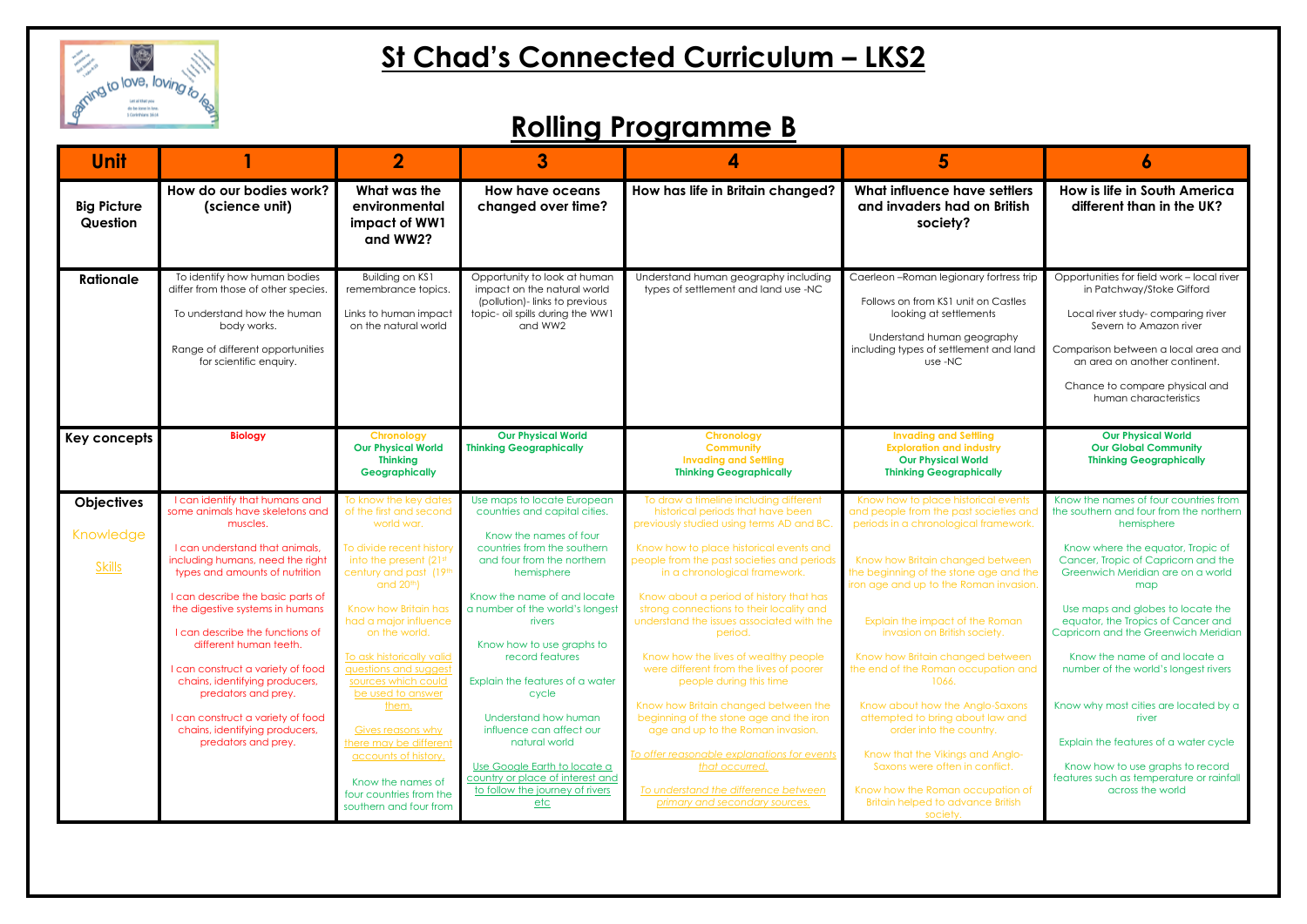

|                |                                              | the northern                                       |                                                   | To begin to evaluate the usefulness of                                    |                                                               | Use Google Earth to locate a country or                     |
|----------------|----------------------------------------------|----------------------------------------------------|---------------------------------------------------|---------------------------------------------------------------------------|---------------------------------------------------------------|-------------------------------------------------------------|
|                |                                              | hemisphere                                         | Use maps, atlases, globes                         | sources.                                                                  | Use historic items and artefacts to help                      | place of interest and to follow the                         |
|                |                                              |                                                    | and digital/computer                              |                                                                           | build up a picture of life in the past.                       | journey of rivers, etc.                                     |
|                |                                              | Know where the                                     | mapping (Google Earth) to                         |                                                                           |                                                               |                                                             |
|                |                                              | equator, Tropic of<br>Cancer, Tropic of            | locate countries and<br>describe features studied | Note connections in historical periods<br>studied                         | To offer reasonable explanations for<br>events that occurred. |                                                             |
|                |                                              | Capricorn and the                                  |                                                   |                                                                           |                                                               | Know and name the eight points of a<br>compass              |
|                |                                              | <b>Greenwich Meridian</b>                          |                                                   |                                                                           | To understand the difference between                          |                                                             |
|                |                                              | are on a world map                                 |                                                   | Know how to plan a journey within the UK,                                 | primary and secondary sources.                                | Know how to use six-figure grid                             |
|                |                                              |                                                    |                                                   | using a road map                                                          |                                                               | reference                                                   |
|                |                                              | Use maps and globes                                |                                                   |                                                                           | To ask historically valid questions and                       |                                                             |
|                |                                              | to locate the equator,                             |                                                   | Know and name the eight points of a                                       | suggest sources which could be used                           | Use maps, atlases, globes and                               |
|                |                                              | the Tropics of Cancer                              |                                                   | compass                                                                   | to answer them.                                               | digital/computer mapping (Google                            |
|                |                                              | and Capricorn and the<br><b>Greenwich Meridian</b> |                                                   | Know what most of the ordnance survey                                     | To conduct personal research and                              | Earth) to locate countries and<br>describe features studied |
|                |                                              |                                                    |                                                   | symbols stand for                                                         | present their findings.                                       |                                                             |
|                |                                              | Know and name the                                  |                                                   |                                                                           |                                                               | Use fieldwork to observe, measure and                       |
|                |                                              | eight points of a                                  |                                                   | Use fieldwork to observe, measure and                                     | To begin to evaluate the usefulness of                        | record the human and physical                               |
|                |                                              | compass                                            |                                                   | record the human and physical                                             | sources.                                                      | features in the local area using a range                    |
|                |                                              |                                                    |                                                   | features in the local area using a                                        |                                                               | of methods, including sketch maps,                          |
|                |                                              | Use maps to locate<br>European countries           |                                                   | range of methods, including sketch<br>maps, plans and graphs, and digital | Know the names of and locate at least                         | plans and graphs, and digital                               |
|                |                                              | and capitals.                                      |                                                   | technologies                                                              | eight counties and at least six cities in                     | technologies                                                |
|                |                                              |                                                    |                                                   |                                                                           | England                                                       |                                                             |
|                |                                              | Use the eight points of                            |                                                   |                                                                           |                                                               |                                                             |
|                |                                              | a compass, four figure                             |                                                   |                                                                           | Know the names of and and locate at                           |                                                             |
|                |                                              | grid references,                                   |                                                   |                                                                           | least eight European countries                                |                                                             |
|                |                                              | symbols and key<br>(including the use of           |                                                   |                                                                           | Use maps, atlases, globes and                                 |                                                             |
|                |                                              | <b>Ordnance Survey</b>                             |                                                   |                                                                           | digital/computer mapping (Google                              |                                                             |
|                |                                              | maps) to build their                               |                                                   |                                                                           | Earth) to locate countries and                                |                                                             |
|                |                                              | knowledge of the                                   |                                                   |                                                                           | describe features studied                                     |                                                             |
|                |                                              | <b>United Kingdom and</b>                          |                                                   |                                                                           |                                                               |                                                             |
|                |                                              | the wider world.                                   |                                                   |                                                                           |                                                               |                                                             |
|                |                                              | Extend for more able                               |                                                   |                                                                           |                                                               |                                                             |
|                |                                              | to six figure grid<br>references.                  |                                                   |                                                                           |                                                               |                                                             |
|                |                                              |                                                    |                                                   |                                                                           |                                                               |                                                             |
|                |                                              |                                                    |                                                   |                                                                           |                                                               |                                                             |
|                |                                              |                                                    |                                                   |                                                                           |                                                               |                                                             |
| <b>Science</b> | Animals, including humans (Yr 3              |                                                    | States of Matter (Yr 4)                           | Rocks (Yr 3)                                                              | Sound (Year 4)                                                | Living things and their habitats (Yr 4)                     |
|                | and $4)$                                     |                                                    |                                                   |                                                                           | Focus on The Romans enjoyment of                              |                                                             |
|                |                                              |                                                    |                                                   |                                                                           | music                                                         |                                                             |
| <b>D&amp;T</b> | Cookery                                      |                                                    | <b>Textiles</b>                                   |                                                                           | <b>Mechanisms</b>                                             | <b>Structures</b>                                           |
|                | Analyse, practice, Design, Make              |                                                    | Analyse, practice, Design,                        |                                                                           | Analyse, practice, Design, Make                               | Analyse, practice, Design, Make                             |
|                | Evaluate                                     |                                                    | Make evaluate                                     |                                                                           | evaluate                                                      | evaluate                                                    |
|                | Project: Healthy cous cous salad<br>or pizza |                                                    | Project: Eco-friendly bag                         |                                                                           | Project: Moving history book                                  | Project: Shell structure                                    |
|                |                                              |                                                    | DT Opportunities                                  |                                                                           |                                                               | DT Opportunities                                            |
|                |                                              |                                                    | Hanging mobile of ocean                           |                                                                           |                                                               | Create a river basin from junk modelling                    |
|                |                                              |                                                    | layers                                            |                                                                           |                                                               |                                                             |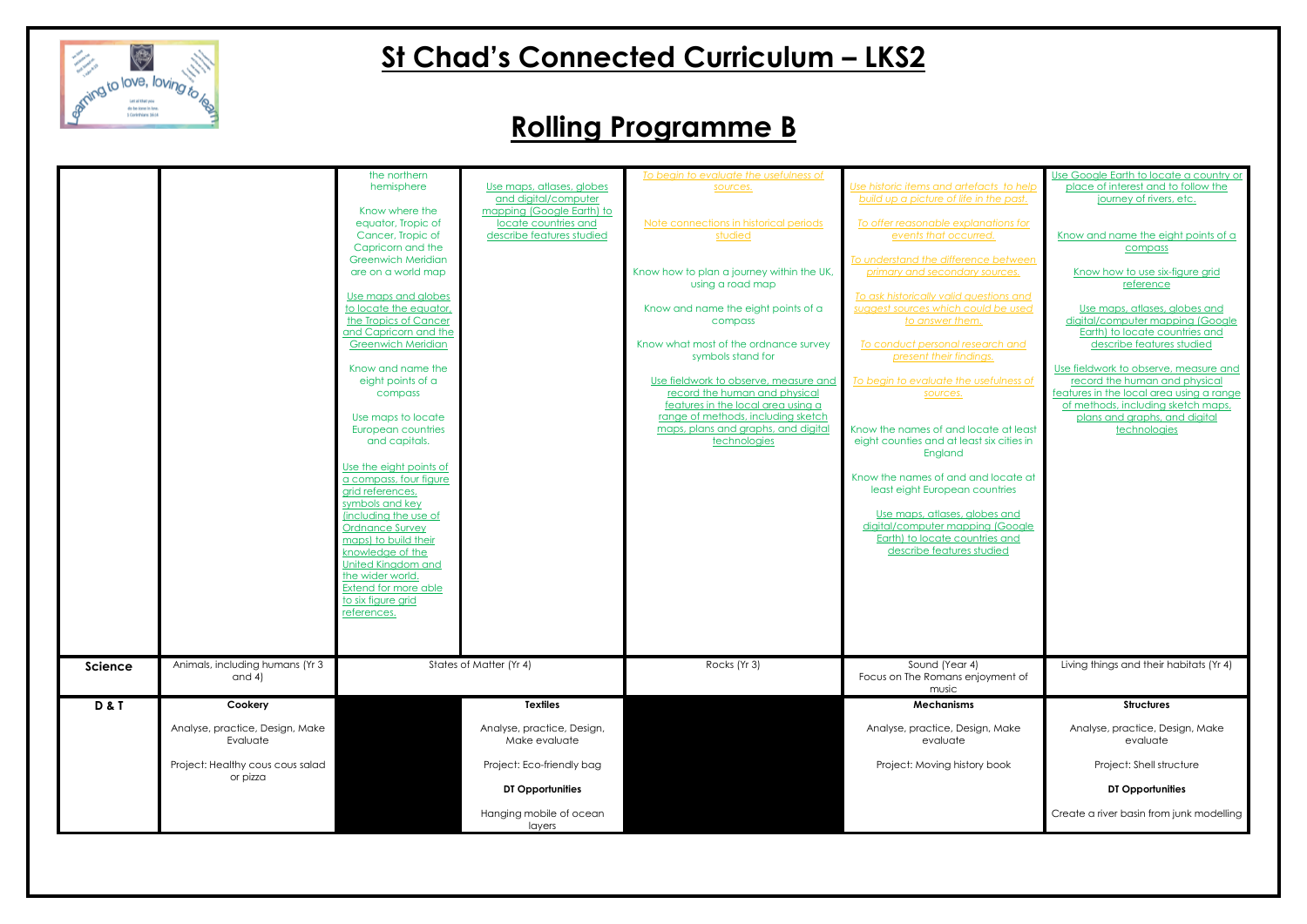

|                                                                     | <b>Drawing</b>                                                                                                                                                              | Collage                                                                                                                  | <b>Art Opportunities</b><br>Drawing and then Printing sea<br>animals onto eco-friendly bags |                                                                                                    | Printing<br>Analyse, practice, Design, Make Evaluate<br>Mono printing - cave animals<br>Artist: Joan Miró<br>(Tate website) |                                                             |               | <b>Art Opportunities</b>                                                                                   | Sculpture                                                                                                                                                        |
|---------------------------------------------------------------------|-----------------------------------------------------------------------------------------------------------------------------------------------------------------------------|--------------------------------------------------------------------------------------------------------------------------|---------------------------------------------------------------------------------------------|----------------------------------------------------------------------------------------------------|-----------------------------------------------------------------------------------------------------------------------------|-------------------------------------------------------------|---------------|------------------------------------------------------------------------------------------------------------|------------------------------------------------------------------------------------------------------------------------------------------------------------------|
| Art                                                                 | Analyse, practice, Design, Make<br>Evaluate<br>Charcoal drawing of human<br>bodies<br><b>Artist: Henry Moore</b><br><b>Art Opportunities</b><br>Sketching figures and faces | Analyse, practice,<br>Design, Make Evaluate<br><b>Distorted portraits</b><br>photography<br><b>Artist: David Hockney</b> |                                                                                             |                                                                                                    |                                                                                                                             |                                                             | Roman Mosaics |                                                                                                            | Analyse, practice, Design, Make<br>Evaluate<br>Clay - Jungle animals<br>Artist: Frida Kahlo<br><b>Art Opportunities</b><br>Painting river features on junk model |
| R.E                                                                 |                                                                                                                                                                             | U2a2: What is it like to follow God?                                                                                     | UC2a.3: What is the Trinity?                                                                |                                                                                                    |                                                                                                                             | UC2a1: What do Christians learn<br>from the Creation story? |               | L2.9: What can we learn from<br>religions about deciding what is<br>right and wrong? (John Wesley<br>Unit) | L2.5: Why are festivals important to<br>religious communities?                                                                                                   |
| <b>PSHE</b>                                                         |                                                                                                                                                                             | <b>JIGSAW</b>                                                                                                            |                                                                                             | <b>JIGSAW</b>                                                                                      |                                                                                                                             |                                                             | <b>JIGSAW</b> |                                                                                                            |                                                                                                                                                                  |
|                                                                     | Gym-stretching, curling and<br>arching                                                                                                                                      | Dance<br>Games- net/court/wall games<br>Yr 4 - Swimming                                                                  |                                                                                             | Gym-Balance<br>Games- Problem solving and<br>inventing games<br>Yr 4 - Swimming                    |                                                                                                                             | Dance<br>Games                                              |               |                                                                                                            | Athletics-Team competition<br>Games-Striking and fielding games                                                                                                  |
| P.E                                                                 | Games- Ball skills, passing and<br>receiving                                                                                                                                |                                                                                                                          |                                                                                             |                                                                                                    |                                                                                                                             | Yr 4 - Swimming                                             |               | Yr 4 - Swimming                                                                                            | Yr 4 - Swimming                                                                                                                                                  |
|                                                                     | Yr 4 - Swimming                                                                                                                                                             |                                                                                                                          |                                                                                             |                                                                                                    |                                                                                                                             |                                                             |               |                                                                                                            |                                                                                                                                                                  |
| Computing                                                           |                                                                                                                                                                             | <b>Computer Networks</b>                                                                                                 |                                                                                             |                                                                                                    |                                                                                                                             | <b>Computer Networks</b>                                    |               |                                                                                                            | <b>Computer Programming</b>                                                                                                                                      |
|                                                                     |                                                                                                                                                                             | Networks and the Internet<br>(Year 3)                                                                                    |                                                                                             |                                                                                                    |                                                                                                                             | Journey inside a Computer<br>(Year 3)                       |               |                                                                                                            | Scratch<br>(Year 3)                                                                                                                                              |
|                                                                     |                                                                                                                                                                             | Collaborative Learning<br>(Year 4)                                                                                       |                                                                                             |                                                                                                    |                                                                                                                             | <b>Computer Programming</b>                                 |               |                                                                                                            | Further Coding with Scratch<br>(Year 4)                                                                                                                          |
|                                                                     |                                                                                                                                                                             |                                                                                                                          |                                                                                             |                                                                                                    |                                                                                                                             | <b>Computational Thinking</b><br>(Year 4)                   |               |                                                                                                            |                                                                                                                                                                  |
| French                                                              | French Greetings<br>(Year 3)                                                                                                                                                | French adjectives of colour, size<br>and shape<br>(Year 3)                                                               |                                                                                             | French Playground Games (Year 3)<br>French Numbers, Calendars and                                  |                                                                                                                             | In a French Classroom<br>(Year 3)                           |               | French Transport<br>(Year 3)                                                                               | A Circle of Life in French<br>(Year 3)                                                                                                                           |
|                                                                     | Portraits<br>(Year 4)                                                                                                                                                       | Clothes<br>(Year 4)                                                                                                      |                                                                                             | Birthdays<br>(Year 4)                                                                              |                                                                                                                             | French Weather and the Water<br>Cycle<br>(Year 4)           |               | French Food<br>(Year 4)                                                                                    | French and the Eurovision Song<br>Contest<br>(Year 4)                                                                                                            |
| <b>Music</b><br>(Instrumental Day)<br>Year 3<br><b>South Africa</b> | <b>Ballads</b> (Year 3)<br>Artist(s): David Bowie, The<br><b>Righteous Brothers, Whitney</b><br>Houston                                                                     |                                                                                                                          |                                                                                             | Pentatonic Melodies and<br>Composition (Year 3)<br>Artist(s): Unknown (Jasmine<br>Flower)          |                                                                                                                             |                                                             |               | Developing Singing Technique<br>(Year 3)<br>Artist(s): Mary Green and Julie<br><b>Stanley</b>              |                                                                                                                                                                  |
| Caribbean<br>Year 4<br><b>South America</b><br>Indonesia            | Body and Tuned Percussion (Year<br>4)<br>Artist(s): David Paich and Jeff<br>Porcaro                                                                                         |                                                                                                                          |                                                                                             | Changes in Pitch, Tempo and<br>Dynamics (Year 4)<br>Artist(s): KT Tunstall, Ben E King,<br>Smetana |                                                                                                                             |                                                             |               | Adapting and Transposing Motifs<br>(Year 4)<br>Artist(s): Beethoven, John Barry                            |                                                                                                                                                                  |